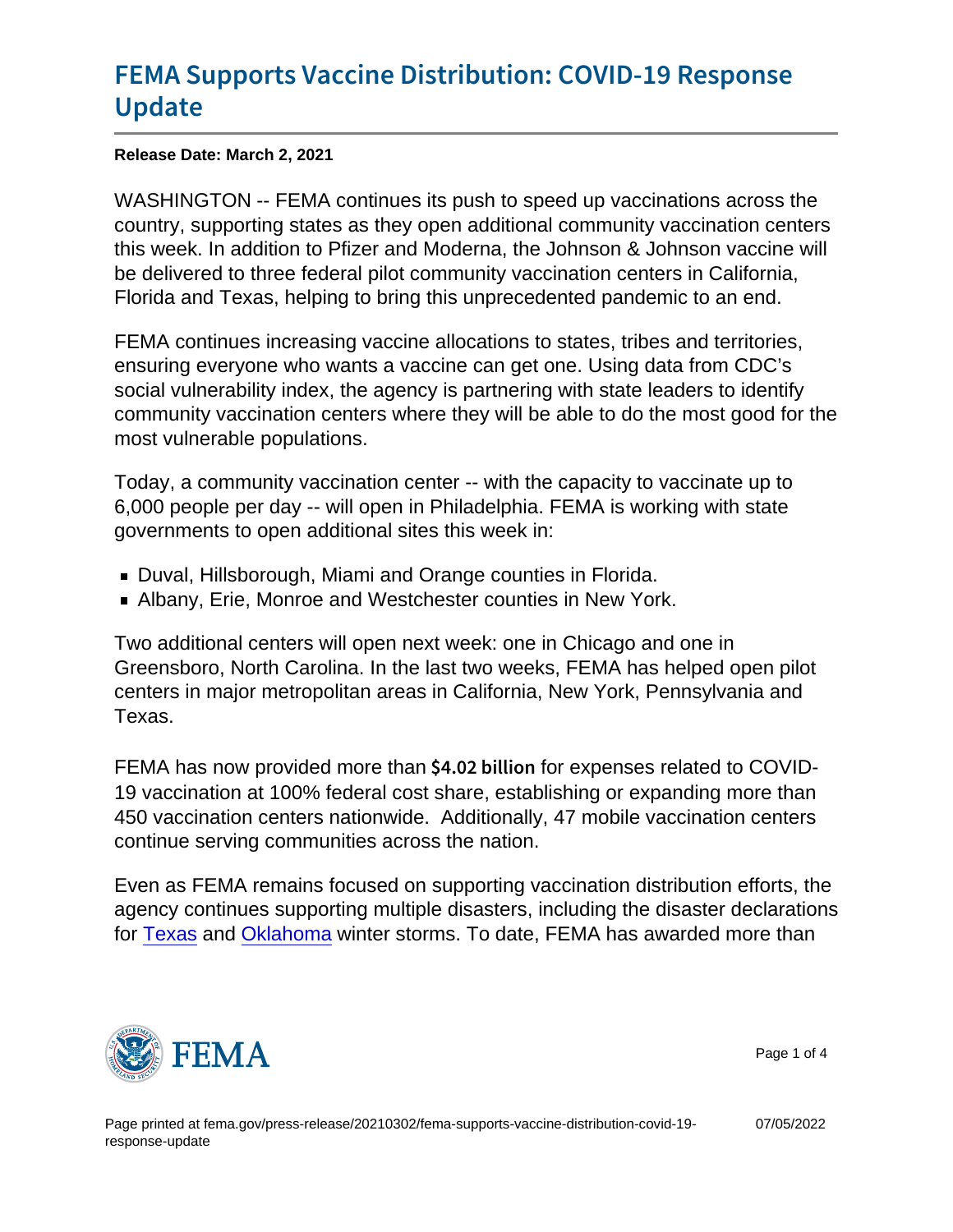$$41.6$  m dblians to eligible Texan survivors and over  $$158$ , to eligible Oklahoman survivors. This assistance can help with temporary housing and home repairs as well as other resources to help eligible individuals and business owners start the recovery process.

#### FEMA and Other Federal Agencies are Supporting Vaccinat

FEMA has deployed 1,948 staff across the nation to support the vaccination mission. On Feb. 5, DHS Secretary Alejandro Mayorkas activated the [DHS Surge](https://youtu.be/0ByY1lQkKpQ) [Capacity Force](https://youtu.be/0ByY1lQkKpQ) for vaccination support operations. The surge force is composed of federal employees from other federal agencies to augment FEMA's workforce.

The U.S. Army Corps of Engineers is supporting future planning for community vaccination centers using their subject matter experts, alongside FEMA and state assessments teams, assessing potential new site locations and providing contracting capability to establish new centers. The U.S. National Guard Bureau is providing 1,198 vaccinators to 409 vaccination centers.

Department of Defense Vaccine Support teams are in California, New Jersey, New York and Texas. More teams are scheduled to arrive in Florida, Pennsylvania and the U.S. Virgin Islands this week.

Additionally, 1,151 interagency vaccinators and 1,272 clinical staff have deployed to support states, tribes and territories. More than 700 additional vaccinators and clinical staff are awaiting assignment.

### Enduring Equitable Vaccine Access

FEMA is committed to the equitable distribution of vaccines and has civil rights advisors and disability integration specialists in each of FEMA's regions to advise state, local, tribal and territorial governments and other partners. Additional disability integration advisors and civil rights advisors are deploying to support these efforts.

FEMA established a Civil Rights Advisory Group to proactively consider and promptly resolve civil rights concerns and help ensure equity in the allocation of scarce resources, including future vaccine allocation. FEMA published ["Ensuring](https://www.fema.gov/blog/fema-takes-action-ensure-equity-vaccine-distribution) [Equitable Vaccine Access"](https://www.fema.gov/blog/fema-takes-action-ensure-equity-vaccine-distribution) to define FEMA's commitment to equity and describe



Page 2 of 4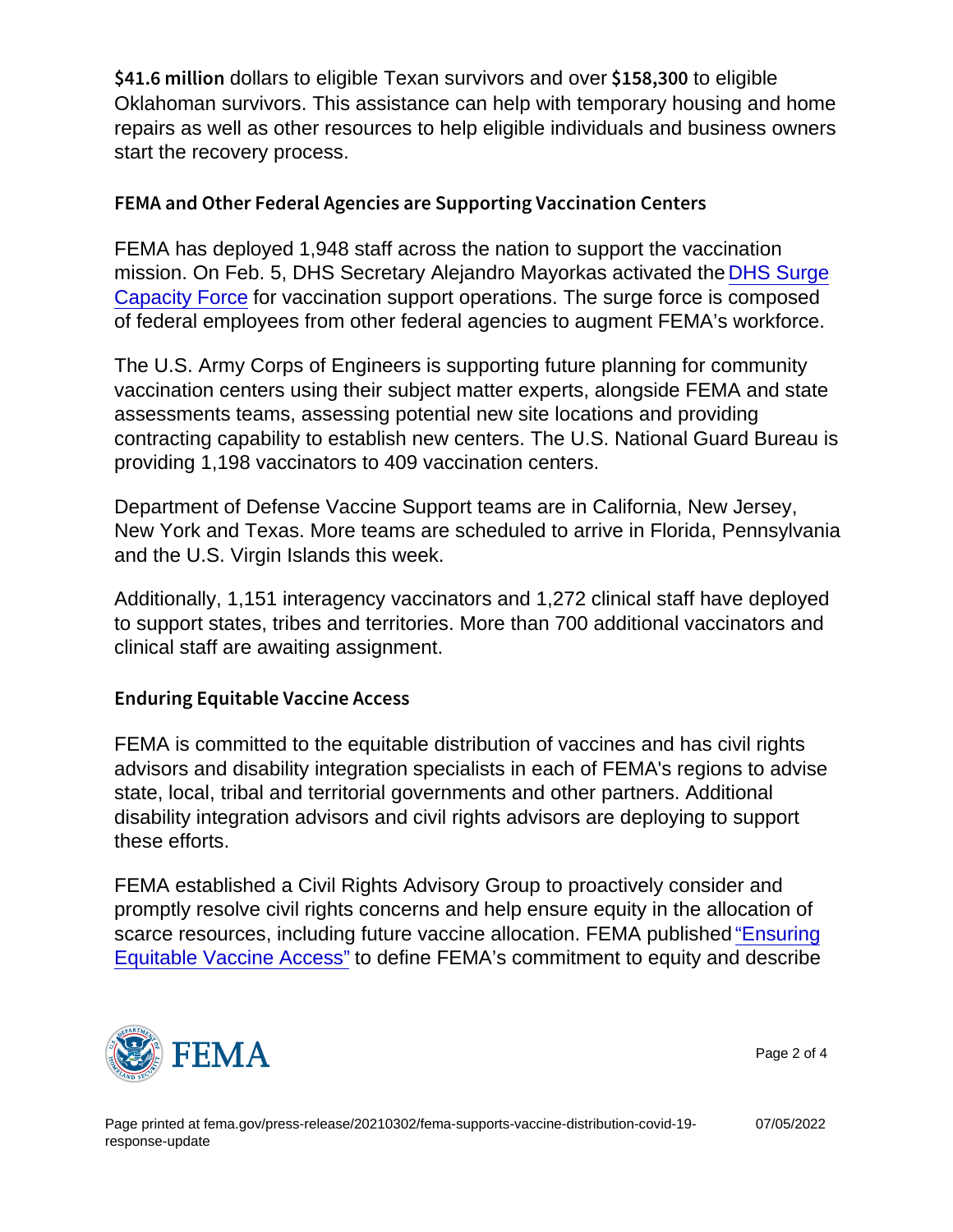the Civil Rights Advisory Group.

FEMA also developed a [Civil Rights Checklist](https://www.fema.gov/sites/default/files/documents/fema_civil-rights-covid-19_vaccine_checklist_02-11-2021.pdf) to assist state, tribal and territorial partners in understanding and fulfilling their obligations to provide access to vaccine-related programs, activities and services in a nondiscriminatory manner. The agency is also coordinating translation and interpretation services.

## Additional Vaccination Programs

FEMA continues taking steps to build the infrastructure so it can adapt when vaccine supply is more readily available.

In addition to community vaccination centers, federally allocated vaccines continue to be administered across the country via:

- The Federal Retail Pharmacy Program, which is a partnership between the federal government, states and territories, and national and independent pharmacy networks across the United States.
- **Federally Qualified Health Centers such as community health centers.**
- Federal entities, including the U.S. Department of Veterans Affairs and the Indian Health Service.

#### Vaccine Guidance

Find vaccine updates in your community and more information from [your local](https://www.cdc.gov/publichealthgateway/healthdirectories/index.html/) [health department t](https://www.cdc.gov/publichealthgateway/healthdirectories/index.html/)o confirm if you can get a vaccine. You can find a list of places where adults can get a vaccine and visit [FEMA.gov](https://www.fema.gov/disasters/coronavirus) for detailed information on FEMA's vaccination support efforts.

The Ad Council partnered with COVID Collaborative's scientific advisory group and the CDC on a campaign "It's Up to You" to build public confidence in the COVID-19 vaccines. Community based organizations and other trusted messengers are sharing [GetVaccineAnswers.org](https://getvaccineanswers.org/) and [DeTiDepende.org](https://spanish.getvaccineanswers.org/) to help people feel confident and prepared to get vaccinated once a vaccine is available to them. A [free public health toolkit](https://adcouncilvaccinetoolkit.org/) is available online.

The CDC Vaccine Task Force and Data Analysis & Visualization Task Force launched the CDC COVID Data Tracker [Vaccinations Trends page.](https://covid.cdc.gov/covid-data-tracker/) This page



Page 3 of 4